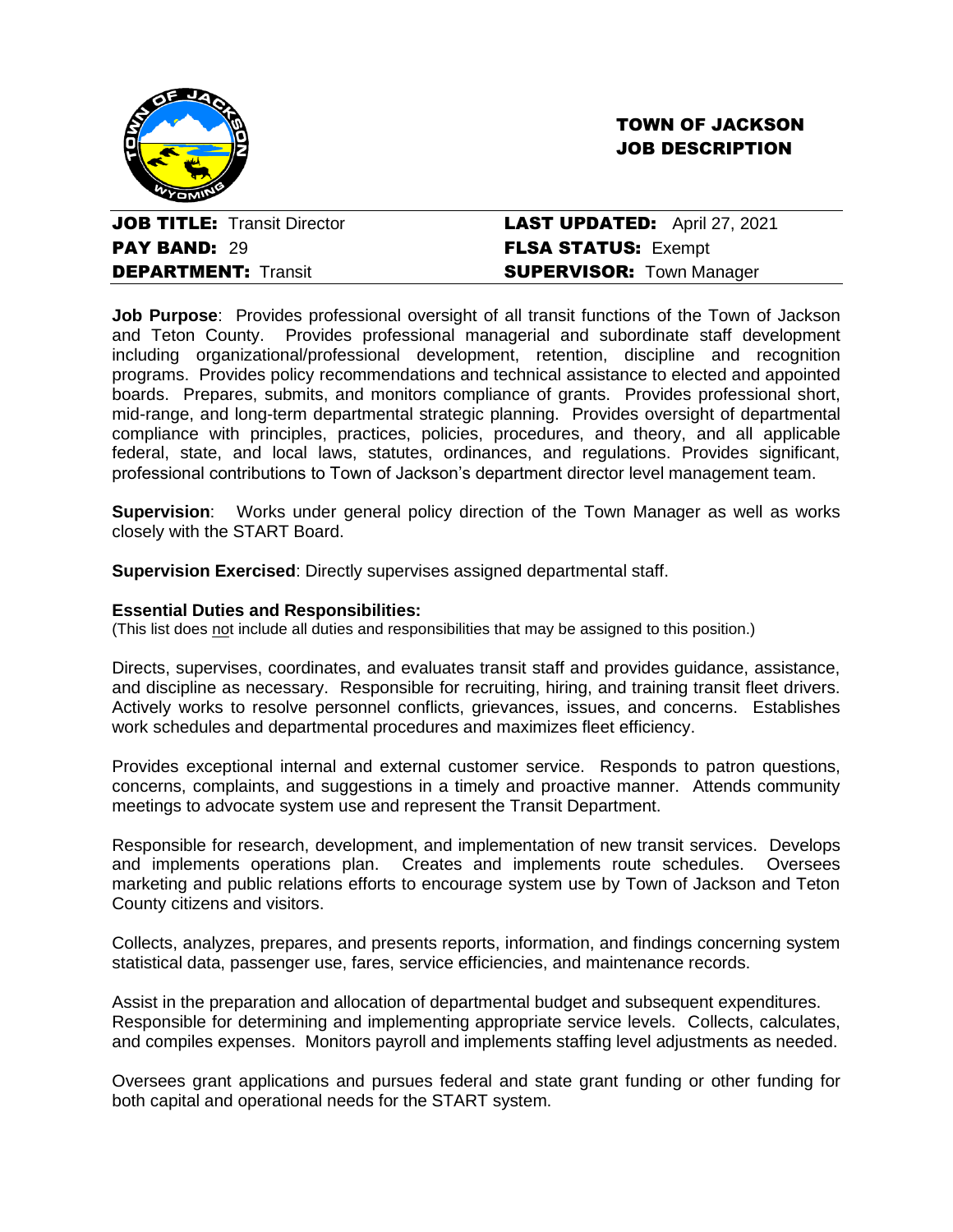Interprets, implements, and ensures compliance with departmental policies, procedures, and safety rules and regulations.

Supervises, plans, and implements, in conjunction with Public Works Department staff. general maintenance and repair work associated with START busses and equipment.

Advises and assists START Bus Board concerning planning, policy, and operational issues.

#### **Desired Minimum Qualifications**:

## **Education and Experience**:

Any combination of education and experience providing skill and knowledge for successful job performance is required. Typical qualifications include:

- Bachelor's Degree in public administration, business administration, transportation planning, or related field; and
- Masters Degree preferred
- Five (5) years increasingly responsible, professional experience in mass transit field with supervisory duties, or any equivalent combination of related education and experience.

## **Job-Specific Knowledge, Skills, and Abilities:**

- Extensive knowledge of vehicular repair principles, practices, and procedures, and related medium and heavy equipment operations and maintenance.
- Knowledge of vehicular system maintenance, principles of engineering and electrical design, and related functions.
- Knowledge of Wyoming Department of Transportation (WyDOT) rules and regulations pertaining to transit fleet operation.
- Knowledge of applicable state and federal regulations, and the ability to implement and ensure compliance at the municipal level.
- Knowledge of the hazards, and subsequent safety precautions and procedures, pertaining to Transit Department operations.
- Working knowledge of computers and electronic data processing, modern office practices and procedures, and general accounting principles and practices.
- Working knowledge of Internet usage and business software applications, including MS Word, Excel, and Publisher. Knowledge of electronic signage software preferred.
- Knowledge of basic financial record keeping practices and procedures.
- Knowledge of federal and state grant funding for passenger transit operations and capital and ability to apply and be successful with these grant applications.
- Knowledge of Town of Jackson and Teton County roads and geography preferred.
- Working knowledge and command of the English language, including usage, grammar, spelling, punctuation, style, and proofreading skills.
- Skilled in operation of equipment and tools listed below.
- Skilled in establishing and maintaining efficient filing systems.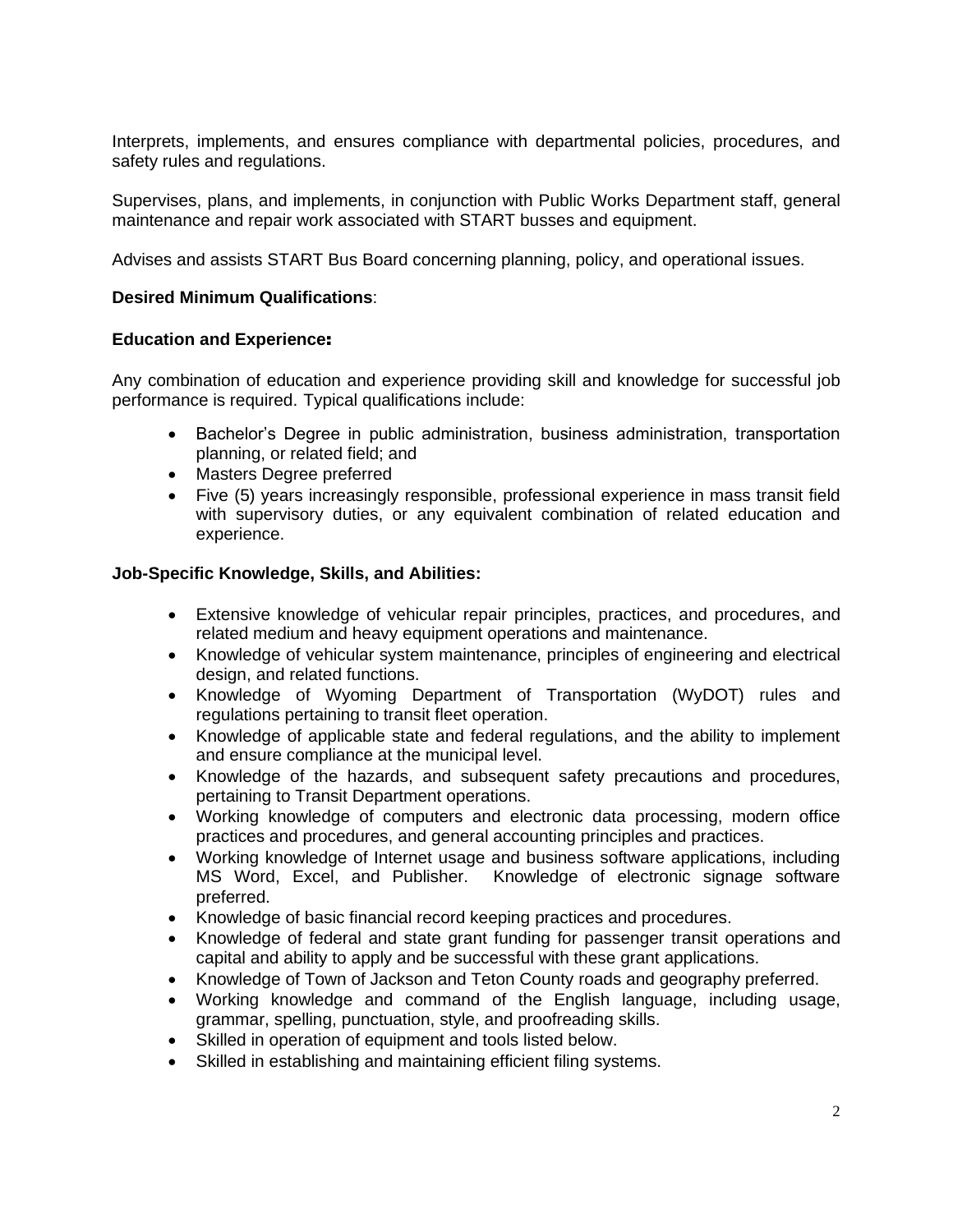- Ability to develop, implement, and adhere to deadlines and work effectively and efficiently under pressure.
- Ability to supervise, coach, mentor, train, recruit, discipline, and evaluate personnel.
- Ability to work and exercise judgment independently.
- Ability to read, analyze, interpret, and apply technical drawings and data.
- Ability to establish and maintain effective working relationships with departmental supervisors, personnel, other town departments, and the general public.
- Ability to comprehend verbal information and instruction, translate aforementioned information into effective written material, and exchange data and material with others.
- Ability to effectively meet and assist Town of Jackson citizens, communicate verbally and in writing, and handle stressful situations.
- Ability to use mathematical reasoning as necessary to execute Transit Department managerial and operational duties.
- Ability to produce professional letters, memoranda, and reports and develop and make recommendations to supervisors, staff, and others.
- Ability to use and apply technology.

## **Knowledge, Skills, and Abilities Related to the Town of Jackson Purpose, Mission, and Values**:

#### **Our Purpose (Why we exist as an organization)**

The Town of Jackson exists to provide municipal services necessary to support the residential, business, environmental, and historical interests that define our community. Our services enhance the quality of life for those who live here and enhance the experience for our guests.

#### **Our Mission (What we do)**

It is the mission of the Town of Jackson Municipal Organization to provide municipal services that enhance the quality of life for our residents and guests and to help support the local economy. We train, mentor and challenge our employees to develop to their highest potential and to provide service that exceeds the expectations of residents, guests and others. We foster partnerships to solve problems and more effectively use our resources. We appreciate the unique environmental resources and scenic beauty where we live and work and acknowledge our responsibilities to future generations.

# **VALUES**

**CUSTOMER FOCUS & SERVICE**. *We provide exceptional customer focus and service – to both internal and external customers.*

**OPENNESS**. *We are open in all respects as we work together – displaying an open mind, an open door and open communication.*

**INNOVATION**. *We utilize the creativity and innovative ideas of employees at all levels to address our increasingly complex challenges*.

**RESPECT***. We treat everyone, everything and everywhere with respect*.

**PROFESSIONALISM.** *We display high levels of professionalism in all interactions.*

**POSITIVE WORKPLACE.** *We take responsibility for creating a positive and healthy workplace – through displaying positive attitudes and positive behaviors.*

**STEWARDSHIP AND CONSERVATION***. We are the current caretakers of our resources.*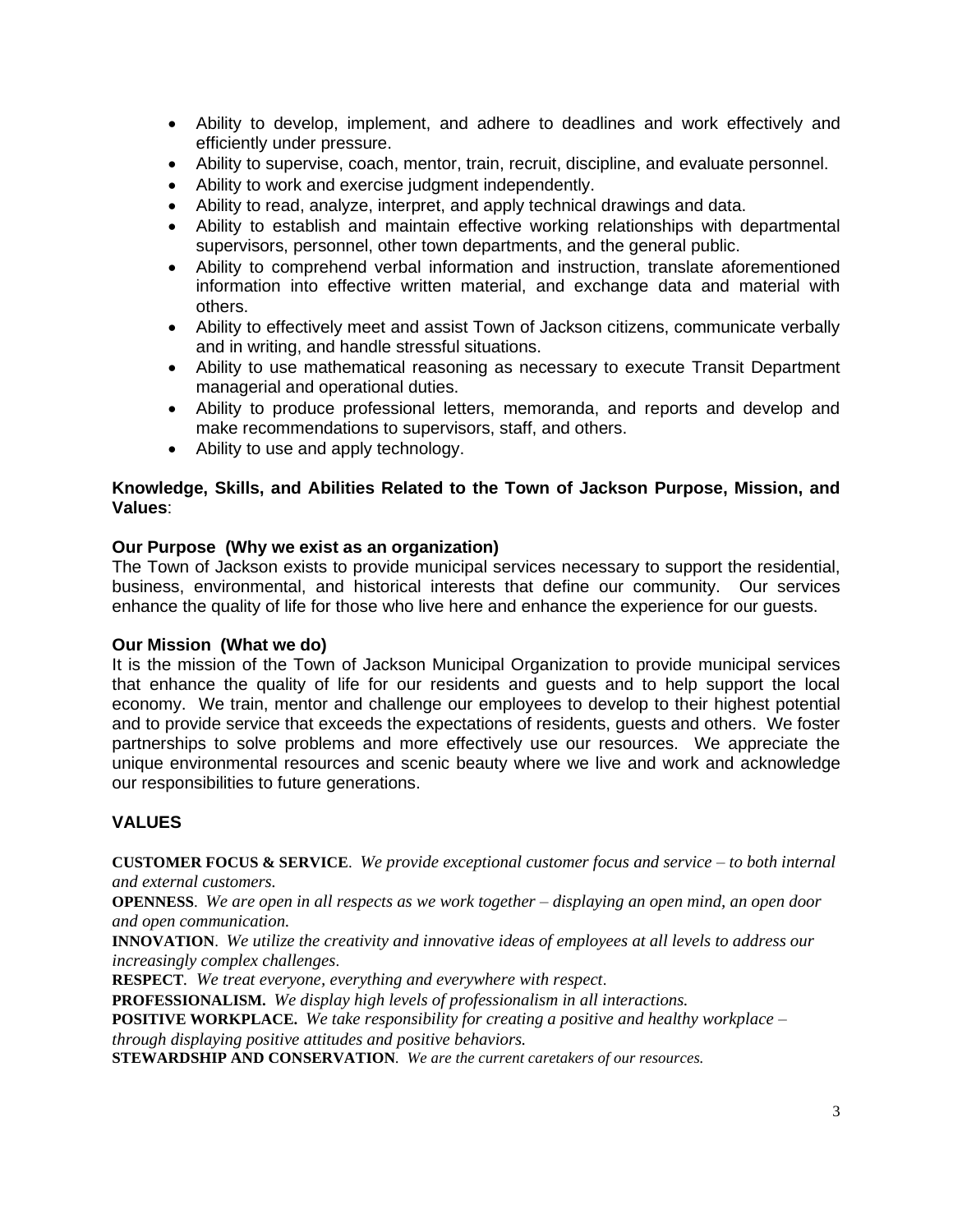# **IT IS MY JOB. IT IS OUR JOB.**

- Ability to understand and contribute to accomplishing the Town of Jackson Purpose and Mission.
- Ability to understand and comply with the Town of Jackson Values.
- Ability to read, comprehend, and comply with the Ins and Outs of the Town of Jackson Values as set forth in the Performance Management System documents.
- Ability to be an example to others in the organization in terms of understanding and application of the Town of Jackson Values.
- Ability to display positive behaviors towards improving the culture of the organization through understanding, support, and application of the Town of Jackson Values.

# **Special Requirements:**

- Satisfactory driving record and ability to maintain same; and
- Valid Class "C" ial drivers license (CDL) with all required endorsements for assigned equipment; and
- Passenger Service and Safety certification (PASS) within thirty (30) days of hire; and
- Compliance with Town of Jackson's federally mandated drug testing program; and
- Ability to pass WyDOT physical examination.

# **Equipment and Tools Used:**

• Automobile, telephone, cellular telephone, two-way radio, calculator, computer, photocopier, fax machine, and other office equipment, meters and testing devices, power and hand tools, welding machinery, hoists, jacks, and related repair and maintenance equipment and tools.

# **Physical Requirements\*\*:**

The physical demands described here are representative of those that must be met by employee to successfully perform essential job functions. Reasonable accommodations may be made to enable individuals with disabilities to perform essential functions.

While performing job duties, employee frequently sits, sees, hears, and speaks. Employee frequently uses hands to finger, handle, or feel objects, tools, or controls.

Employee is exposed to moderate levels of walking.

Employee occasionally stands, climbs, balances, stoops, kneels, bends, crouches, and/or crawls. Employee occasionally lifts, pushes, and/or pulls up to 75 pounds and carries up to 50 pounds. Employee occasionally reaches and works with hands above shoulder height holding up to 10 pounds and reaches and works with arms extended at shoulder holding up to 10 pounds.

Specific vision requirements for this job include moderate use of near vision and occasional use of far vision, depth perception, peripheral vision, and the ability to adjust focus. Employee is occasionally exposed to low light and/or bright light conditions. Hand-eye coordination is necessary to operate computers, office equipment, and other equipment and machinery.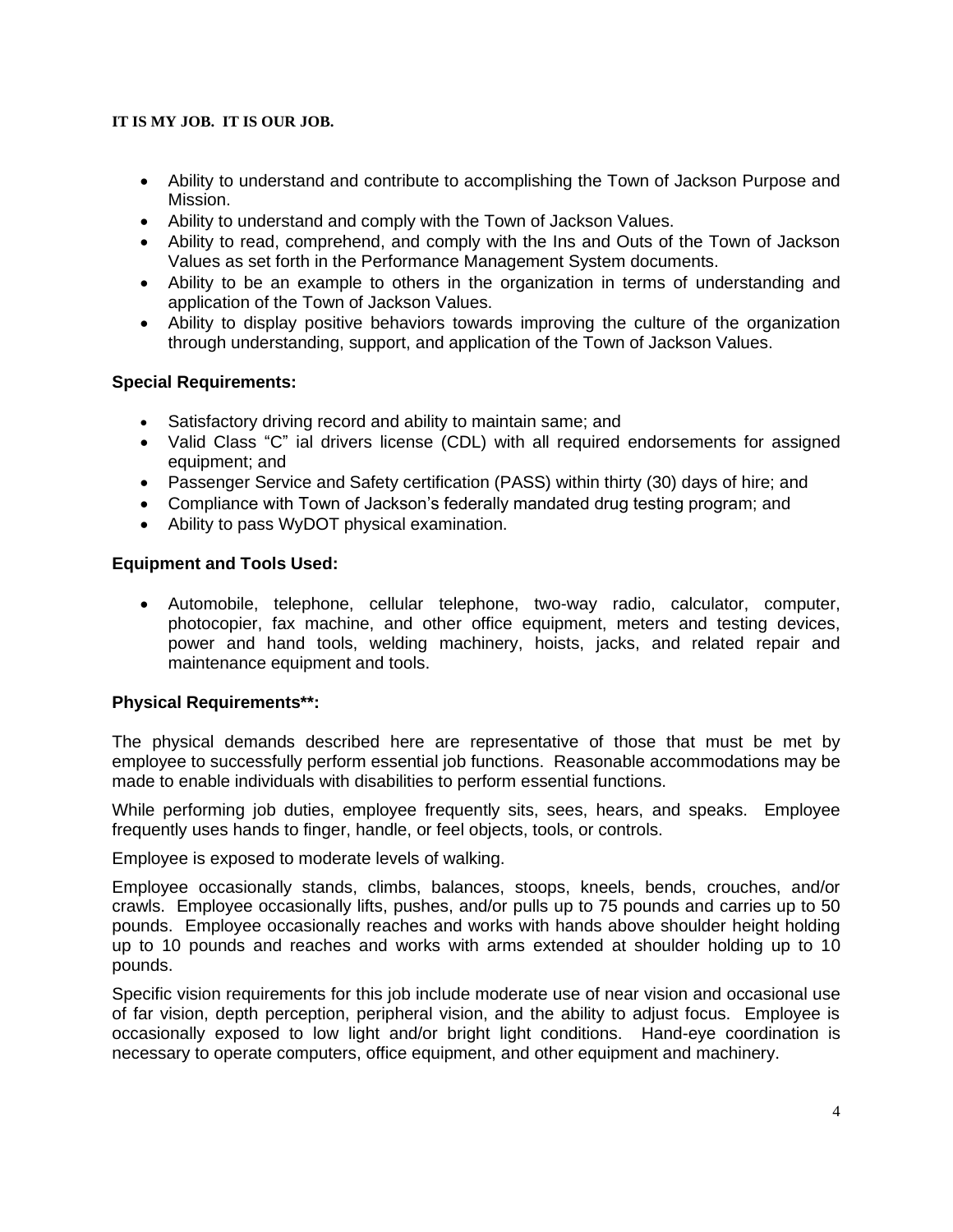Specific auditory (hearing) requirements for this position include frequent participation in routine conversation and communication via two-way radio and the ability to distinguish between telephone, voice, and other auditory tones.

## **Mental Requirements\*\*:**

The mental requirements described here are representative of those that must be met by employee to successfully perform essential job functions. Reasonable accommodations may be made to enable individuals with disabilities to perform essential functions.

While performing job duties, employee frequently plans own work and works without supervision.

Employee is exposed to moderate levels of understanding and executing verbal instructions. Employee is exposed to moderate levels of planning, coordinating, and directing work of others, training other workers, working alone, and working as a member of a team.

Employee occasionally reads, comprehends, and executes simple and complicated written instructions, reads work orders, job tickets, graphs, logs, and schedules, observes and reads instruments, gauges, and dials to determine operating status, reads and interprets detailed prints, sketches, layouts, and specs, identifies and records production data (quantities, pressures, etc.), estimates size, form, quality and/or quantity of objects, estimates speed of moving objects, inspects and observes for obvious product or equipment defects and those defects not easily identified, counts and makes simple arithmetic additions and subtractions, computes and calculates amounts of additives, test results, etc., uses measuring devices (tapes, gauges, rules, weight scales, etc.), operates cars and trucks, uses non-power tools and hand power tools, assembles or disassembles objects, determines nature and location of malfunctions by direct observation, performs repair and maintenance of equipment, makes adjustments to obtain desired operating conditions (turning valves and switches, moving and setting controls, adjusting pumps, etc.), and operates equipment requiring specialized knowledge of process.

Employee occasionally works under pressure and works on several tasks at the same time. Employee is occasionally exposed to the threat of direct or indirect violence and conflict by other individuals.

#### **Working Conditions\*\*:**

The work environment characteristics described here are representative of those that employee encounters while performing essential job functions. Reasonable accommodations may be made to enable individuals with disabilities to perform essential functions.

While performing job duties, employee frequently works inside and is exposed to noise levels generated in a normal office environment.

Employee occasionally works outside. Employee is occasionally exposed to intermittent noise, extreme cold with or without temperature changes, wet conditions with or without temperature changes, fumes, odors, dusts, oil/grease, dirt, unavoidable mechanical hazards, and unavoidable hazards associated with moving objects. Employee is occasionally exposed to adverse weather and/or unfavorable traffic conditions while driving from town offices to off-site locations.